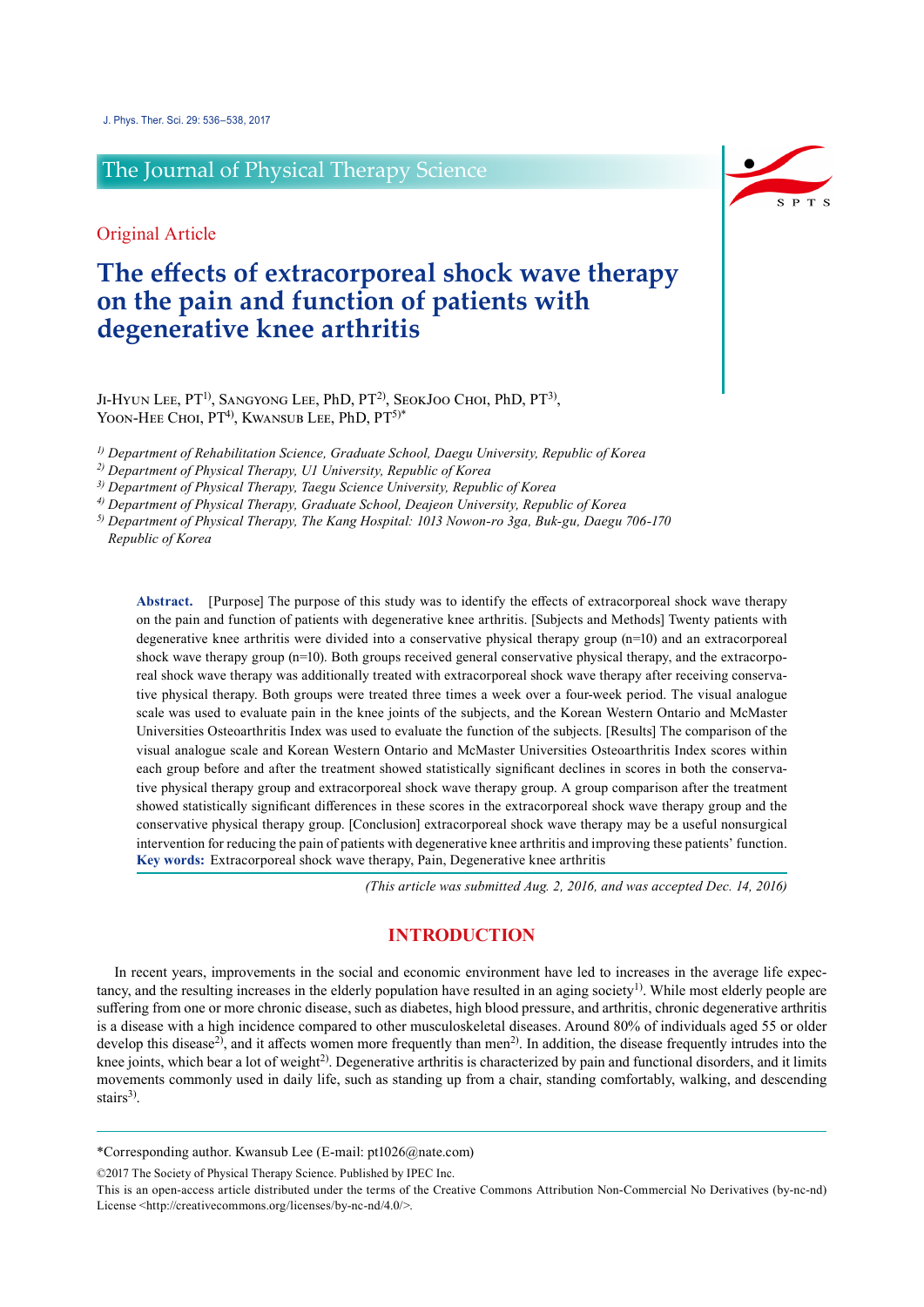Treatments for degenerative arthritis include medication, exercise therapy, physical therapy, and surgery. Among the treatments that focus on reducing pain and improving function, extracorporeal shock wave therapy (ESWT) has recently drawn great attention4) . ESWT has been performed in Germany as a treatment for musculoskeletal diseases in various fields since the early 1990s after it was used to decompose kidney and bile duct stones in 1976<sup>5</sup>). The therapeutic principles of ESWT are based on the micro-trauma theory and the cognitive decline theory. The former holds that healing lesion tissues is facilitated by repeatedly stimulating lesion areas with ESWT, thereby creating temporary micro-traumas around lesion areas that induce the creation of new blood vessels, which increases blood supply. Extracorporeal shock waves can spread into tissues around painful regions, thereby increasing mitochondrial oxidation and the photochemistry effect that facilitates adenosine triphosphate (ATP) production, resulting in expansion of blood vessels and lymphatic vessels. This will reduce pain due to the rapid removal of exudate and re-absorption of the unnecessary liquids that are accumulated in the human body by facilitating blood circulation and increases in metabolism<sup>6)</sup>.

ESWT improves their function by stimulating or reactivating the healing process of connective tissues, including tendons and bones<sup>7)</sup>. Since Heller & Niethard<sup>8)</sup> first presented a study on ESWT on lateral epicondylitis, Rompe et al.<sup>9)</sup> reported success rates that varied from 58 to 85%. Thus, ESWT has been suggested as a safe and effective method for treating patients with lateral epicondylitis. Only a limited number of studies have attempted to examine its effects on degenerative arthritis. Therefore, the purpose of this study was to identify the effects of ESWT on the pain and function of patients with degenerative knee arthritis.

### **SUBJECTS AND METHODS**

The subjects were 20 patients aged 55–70 who had been diagnosed with degenerative knee arthritis based on clinical findings and the Kellgren & Lawrence Grade 2 level results of examinations using medical equipment, such as X-ray machines, among outpatients who had visited S Orthopedic Hospital in Daegu.

The exclusion criteria were those with cardiovascular or neurological diseases, those with other diseases that disturb activities, those with rheumatic diseases, and those who had received knee surgery. The subjects in the ESWT group (ESWTG, n=10) were  $64.2 \pm 4.1$  years old,  $157.2 \pm 7.4$  cm in height, and weighed  $57.2 \pm 11.3$  kg, and the subjects in the conservative physical therapy group (CPTG,  $n=10$ ) were 67.2  $\pm$  5.9 years old, 158.4  $\pm$  8.0 cm in height, and weighed 62.7  $\pm$  7.3 kg. Ethical approval for the study was granted by U1 University's institutional review board. All subjects read and signed consent forms in accordance with the ethical standards of the Declaration of Helsinki.

Both groups received general conservative physical therapy consisting of the application of a heat pack (20 min), interference current therapy (15 min), and ultrasound (5 min). The ESWTG was also treated using a magnetic-based ESWT device (HNT MED, Korea) after receiving conservative physical therapy. Shock waves with a frequency of 4 Hz were applied to the medial and lateral condyles 1,000 times using a focus-type head. The shock wave probe was held stationary on a trigger point around the knee or at the patellofemoral and tibiofemoral borders of the target knee, while avoiding direct placement on the peroneal nerve or vessel<sup>10</sup>. The target region for the therapy was determined using a physical examination so that the intensity of energy would be controlled according to the level of pain that the patients could bear so that the energy of the shock waves would be precisely delivered to the target region.

The visual analogue scale (VAS) was used to evaluate pain in the knee joints of the subjects, and the Korean Western Ontario and McMaster Universities Osteoarthritis Index (K-WOMAC) was used to evaluate the function of the knee joints. For both groups, the VAS and K-WOMAC scores were measured using the same method both before and after four weeks of the experiment. In terms of statistical analysis, a paired t-test was performed to examine the changes within each group, and an independent t-test was performed to compare the variables between the two groups. SPSS/PC Ver. 13.0 was used for statistical processing, and the statistical significance level was set at  $\alpha$ =0.05.

#### **RESULTS**

The comparison of the VAS and K-WOMAC scores within each group before and after the treatment showed statistically significant declines in both groups following treatment. The group comparison after the treatment showed significant differences in the ESWTG and the CPTG (p<0.05) (Table 1).

### **DISCUSSION**

ESWT is widely applied to patients with various musculoskeletal diseases<sup>11)</sup>, and Lee and Han<sup>12)</sup> reported that it is an effective treatment for reducing patients' pain and improving their function. Wang et al.<sup>13</sup>) reported extracorporeal shock waves were effective in preventing and treating knee arthritis in rats with knee arthritis. Chen et al.<sup>14</sup> conducted a comparative study in which ESWT and ultrasound therapy were applied to patients with knee arthritis for eight weeks, and they reported that the group in which ESWT was applied showed reduction in pain, Lequesne index scores and increasing in the range of motion. The present study also showed statistically significant declines in the VAS and K-WOMAC scores of the ESWTG. This result may be because shock waves are a sort of sound waves that can be transmitted through soft tissues without loss of energy,